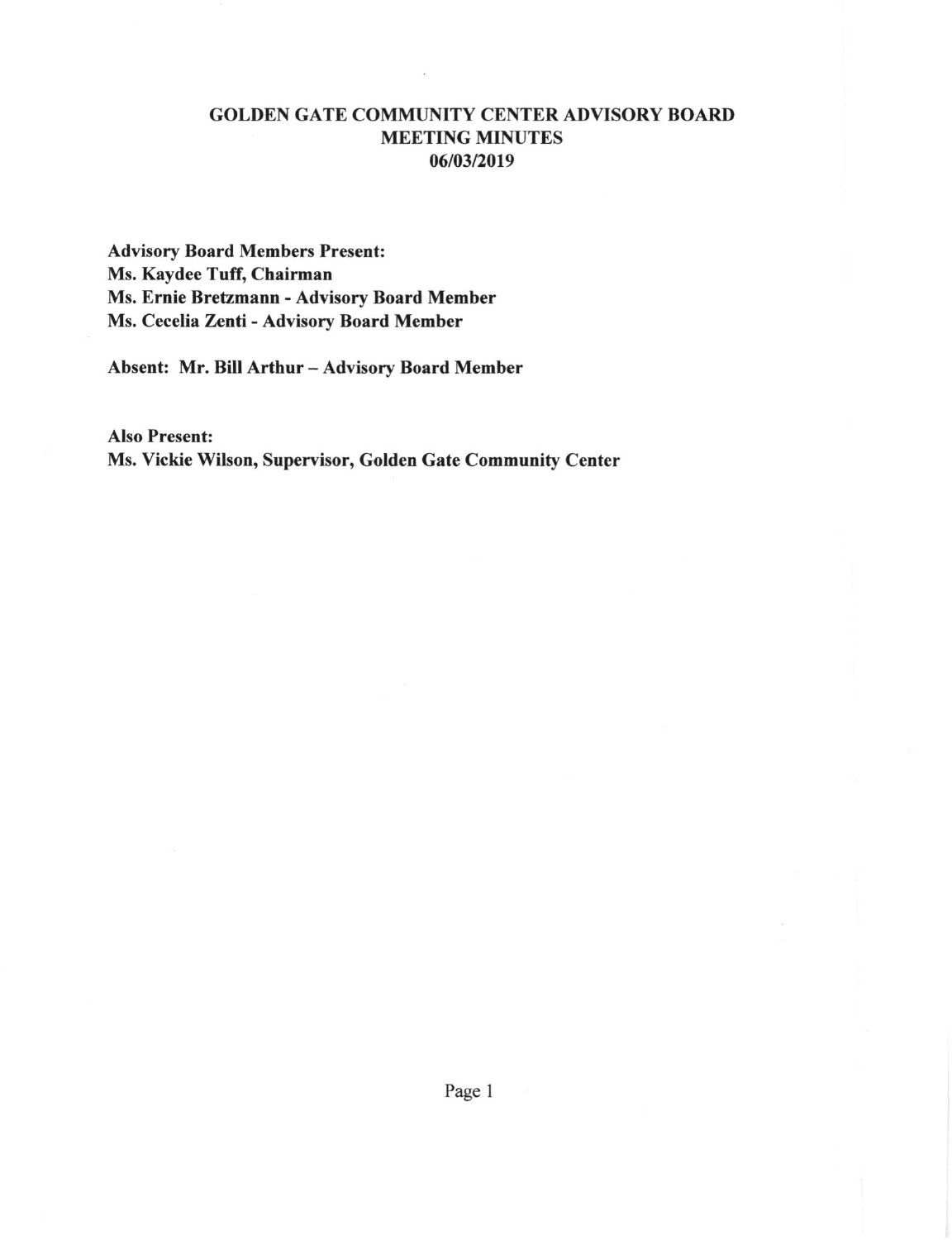I. Call to Order:

Ms. Tuff called the meeting to order at 6:00 p.m.

II. Attendance/Establish a Quorum

Roll call was taken, with a quorum established.

- III. Approval of Agenda No formal agenda was available for the meeting.
- IV. Approval of Minutes - April 1, <sup>2019</sup>

Ms. Zenti entered a motion to approve the April 1, 2019 meeting minutes. Mr. Bretzmann seconded the motion. All were in favor. The motion was carried.

### Public Comments v.

There were no members of the public present at the meeting.

#### Old Business VI,

- A. Teen Center Update: Ms. Wilson stated that Advisory Board member observations, comments and suggestions regarding the Teen Center which had been discussed with Mr. Pietro Ricci at the April 2019 meeting had been shared with members of upper management, however, with no further action taken since this time. Tables, chairs, and two pool tables have already been purchased for use by summer campers. Ms. Tuff noted that the summer months were an ideal time to meet with school principals for feedback on the Teen Center. Mr. Bretzmann reiterated the importance of inclusion of middle school aged children in planning of the Teen Center due to the lack of after school activities for that age group. Ms. Tuff noted that the Community Center overall would benefit from the exposue of middle school aged children to the many programs offered at the park. Possible weekend passes to the Teen Center for deserving students was discussed. There was an acknowledgement of the challenges presented by the middle school age group, however with recognition of the excellent mentoring opportunity in a supervised and safe environment. Ms. Wilson noted that she would be absent from the July 2019 Advisory Board meeting; however, would arrange for Mr. Ricci to be present at the meeting in order to provide an update on the Teen Center.
- B. Procurement: Ms. Wilson stated that she will ask a staff member from Procurement to attend the July 2019 Advisory Board meeting to discuss the \$1,000 line item minimum policy currently in place for purchasing. Mr. Bretzmann suggested the ability to bundle Community Center purchases in order to meet or exceed the \$1,000 threshold for capital projects.